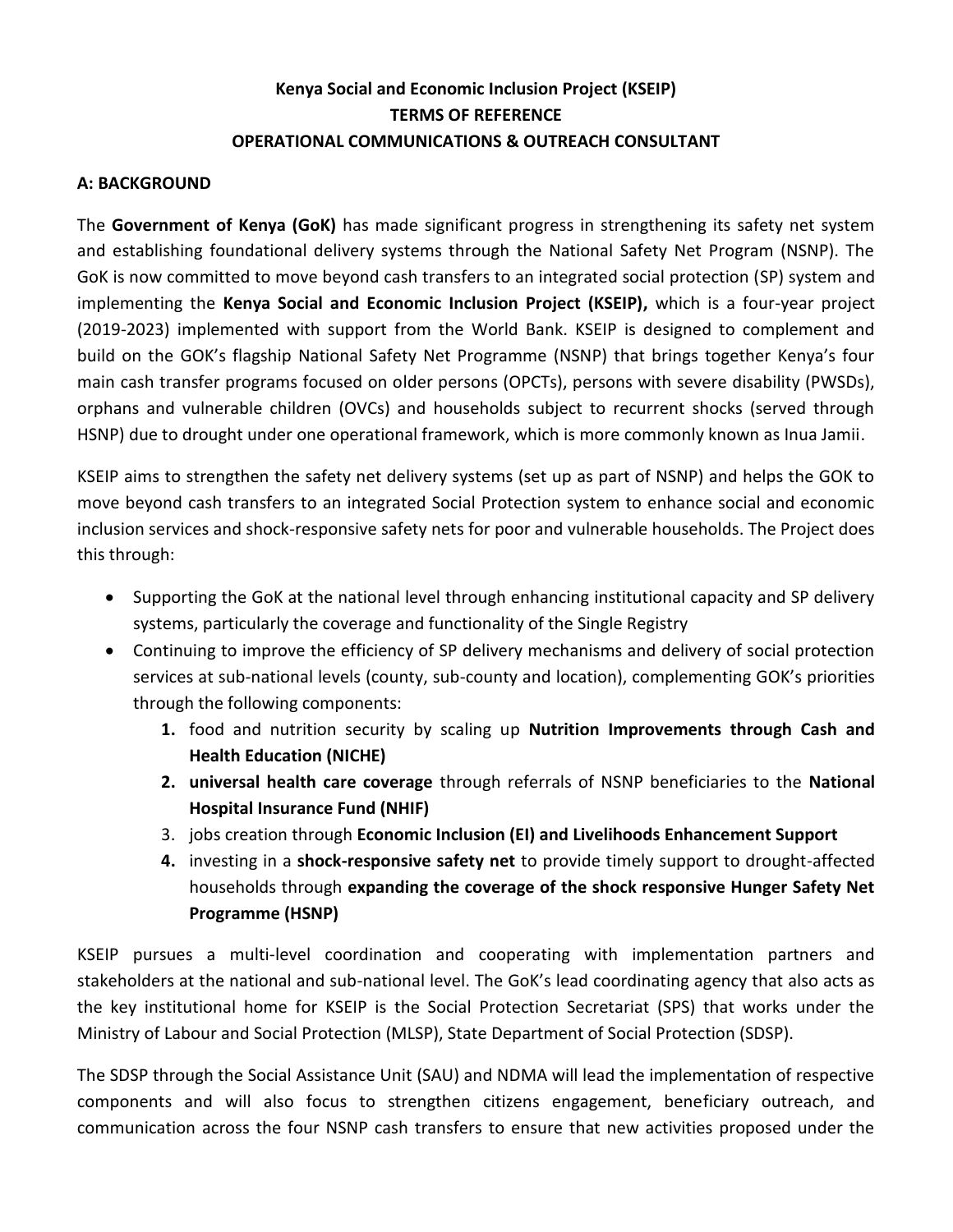KSEIP are effectively catered for within the existing structures, including an effective Grievance and Case Management System (G&CM). In addition, there are other implementing partners such as UNICEF, which supports implementation of NICHE working in close collaboration with the Department of Children Services (DCS) and Ministry of Health (MoH) along with devolved structures of health extension services at county, sub-county and location levels.

The diversity of implementing partners and stakeholders at multiple levels underscores the challenge of coordination and communication both horizontally and vertically.

Recognizing the need to ensure enhanced operational communications and effective delivery of enhanced beneficiary outreach activities for KSEIP, the SPS seeks to hire a full-time **Operational Communications & Outreach Consultant** to support KSEIP's operational engagement, particularly in the delivery of its key components at the national and sub-national levels with the target program counties and sub-counties, etc. in collaboration with implementation partners.

### **B: OBJECTIVES OF THE POSITION**

Working under the supervision of the **Strategic Communications & Media Consultant,** the **Operational Communications and Outreach Consultant** will take lead in supporting the implementation of **KSEIP's Enhanced Beneficiary Outreach Strategies**. The incumbent will be based at the Social Protection Secretariat (SPS) in Nairobi and will work under in collaboration and guidance from the Strategic Communications and Media Consultant in effective implementation of various KSEIP components/features.

The **Operational Communications and Outreach Consultant** will provide comprehensive support to the KSEIP's implementation partners in the effective positioning and outreach of its individual components to ensure targeted delivery of operational messages and beneficiary outreach for the social and economic inclusion interventions of the Government of Kenya; engaging and sensitizing local stakeholders at the operational level of KSEIP. The function also involves support to streamlining communication between SPS and other key implementation partners of KSEIP to ensure smooth and effective implementation.

Main areas of responsibility include implementation of KSEIP's Enhanced Beneficiary Outreach Strategies (eBOS); targeted IEC materials development; supporting the rollout of KSEIP and its key components at the national and sub-national levels, including the required operational support to the update of the Enhanced Single Registry through targeted launch of the data collection process at the national and subnational levels.

### **C: SCOPE AND KEY AREAS OF RESPONSIBILITY**

**1. Comprehensive understanding of the social safety net programs' landscape in Kenya, GOK's strategic priorities in relation to the operational features of KSEIP such as NICHE, Economic Inclusion, Universal Health Care Coverage through NHIF, ESR Data Collection and Communications Guidelines, etc.**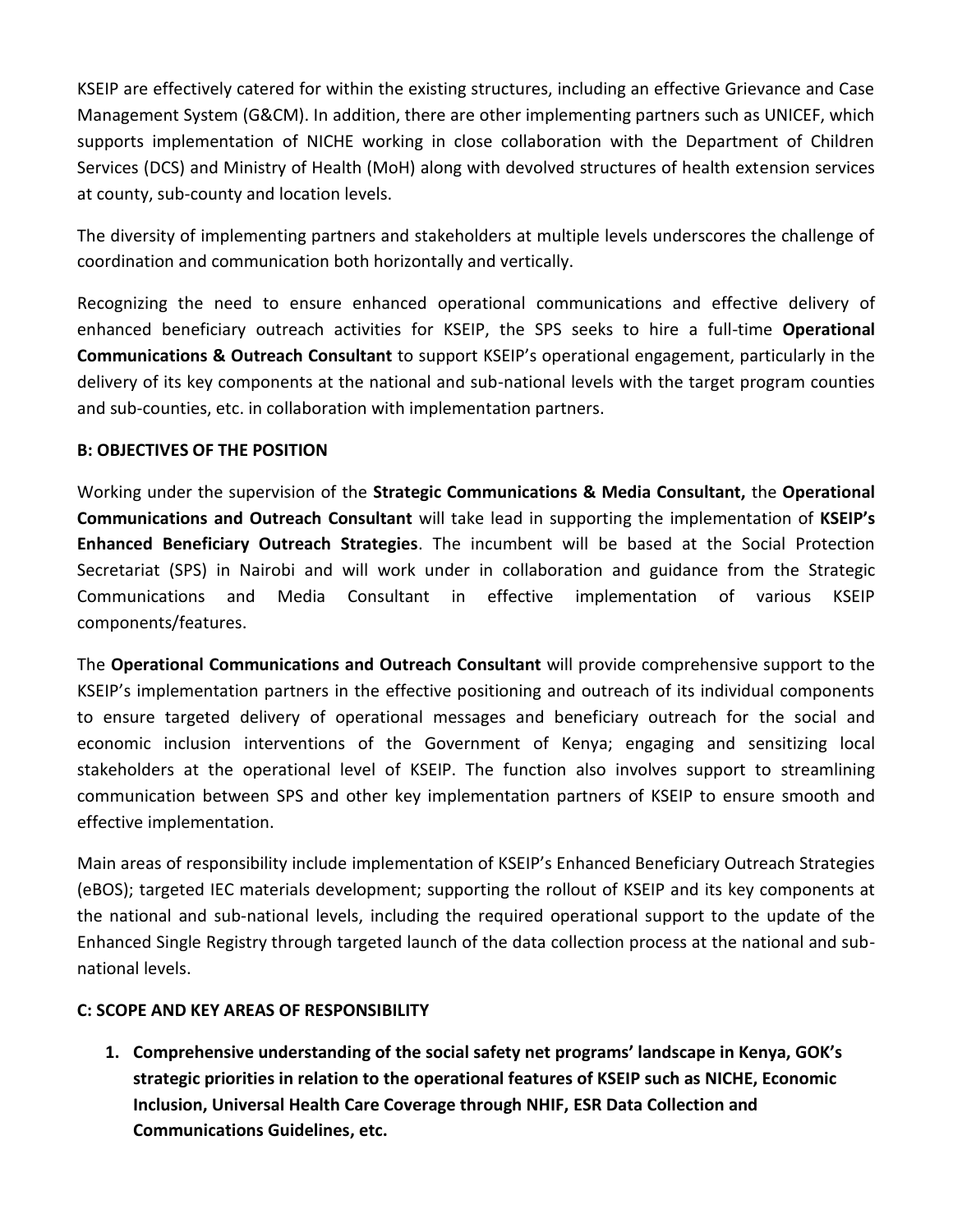- Identify KSEIP's operational communication needs in relation to the overall social safety net landscape programs led by the Government of Kenya
- Get acquainted with KSEIP's operational features to fully understand social and economic inclusion concept, approach, components, profile of stakeholders, role of implementation partners, beneficiaries' characteristics and implementation procedures, including intended results and impact.
- **2. Spearhead the implementation of Enhanced Beneficiary Outreach Strategies to support KSEIP's operational components:**
	- In consultation with SPS leadership, Strategic Communications and Media Specialist and implementation partners (SAU, NDMA, etc) execute and roll-out a multi-sectoral and targeted Enhanced Beneficiary Outreach Strategy to support social and economic inclusion components through a though effective awareness and understanding among key stakeholders at the local level and target beneficiaries
	- Support harmonization of KSEIP's components within the target beneficiary households of the four cash transfer programs, wherever required through targeted communication support
	- Support the design and implementation of a Public Information Campaign to support the roll out of the data collection to update and upgrade the Enhanced Single Registry (ESR)
- **3. Communicate key messages on the operational features of KSEIP through the relevant delivery channels**
	- Supervise the design and production of a range of IEC materials and tools and tools (such as FAQs, Posters, Leaflets and audio-visual materials) to support KSEIP's beneficiary outreach communications
	- Support packaging of relevant information for target beneficiaries communicating program features, rights and responsibilities of beneficiaries
	- Ensure regular and effective independent media coverage of program achievements, milestones through social, electronic and earned media etc.
- **4. Provide overall direction and guidance to the roll-out of operational communications of KSEIP components:**
	- Improve and strengthen launch of enhanced Beneficiary Outreach Strategies for KSEIP components, procedures, guidelines and templates; advise on issues related to branding and other topics at the county and sub-county level in the target program area
	- Support the development of production of IEC materials and relevant products under the supervision of Strategic Communications and Media Consultant to manage vendors such as printing and publishing houses, graphics designer, video/documentary producers and others as required
- **5. Support to internal communication and information flow between operational partners:**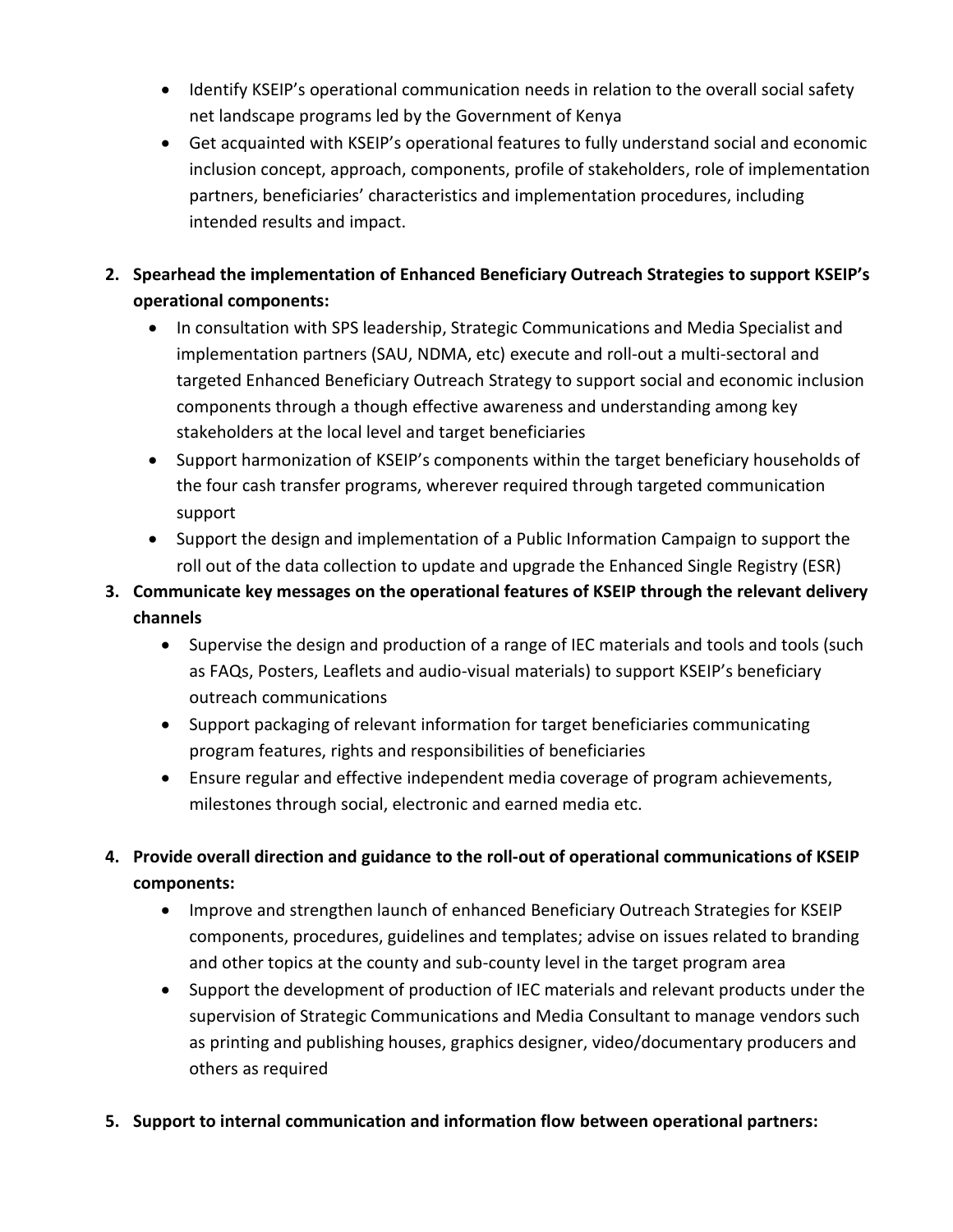- Support the SPS leadership and operational staff at various levels to effectively integrate communications processes to harmonize procedures and actions at secretariat and other implementation levels to ensure effective delivery of the KSEIP components
- Define and execute activities aimed to facilitate information sharing among local stakeholders to contribute to the smooth delivery of the KSEIP
- **6. Perform other duties as required.**

## **Proposed deliverables**

|                                                                                                                                                                                                                                                          | Duration<br>Over the<br>course of 1<br>year<br>(extendable<br>after<br>performance<br>review) | Timeline/Deadline                   | Schedule of<br>Payment                                                                         |
|----------------------------------------------------------------------------------------------------------------------------------------------------------------------------------------------------------------------------------------------------------|-----------------------------------------------------------------------------------------------|-------------------------------------|------------------------------------------------------------------------------------------------|
|                                                                                                                                                                                                                                                          |                                                                                               |                                     |                                                                                                |
| 1. Support the strategic<br>communication and<br>media consultant in<br>Branding, Content<br>Development, Design and<br>production of KSEIP's IEC<br>materials and tools: Fact<br>Sheets, FAQs, Posters,<br>Leaflets, Brochures and<br>short form videos | 25 days                                                                                       | As per Comms<br>Strategy work plans | Based on the No. of<br>days worked as<br>tabulated in column<br>2 over the contract<br>period. |
| 2. Extend support to the<br>KSEIP partners in the<br>implementation of eBOS<br>through development of<br>standard and relevant IEC<br>tools and materials                                                                                                | 60 days                                                                                       | As per eBOS work<br>plans           |                                                                                                |
| 3. Support execution of<br>strategic comms and<br>eBOS activities such as<br>launch events;<br>stakeholders' forums at<br>national and county<br>levels, beneficiary<br>outreach campaigns and<br>other visibility events                                | 40 days                                                                                       | Ongoing basis                       |                                                                                                |